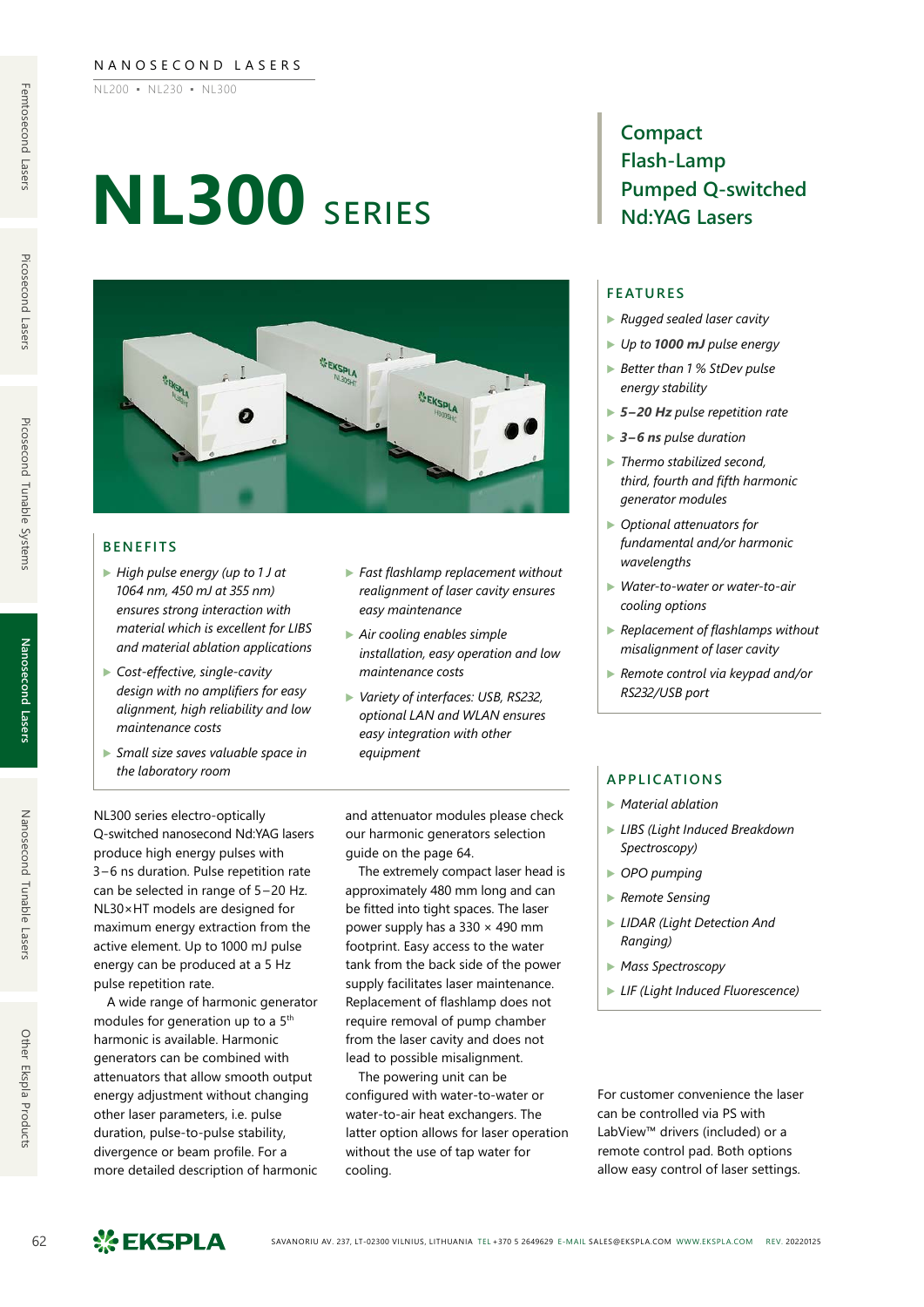# **NL300** series

#### **SPECIFICATIONS 1)**

| <b>Model</b>                                                                                                                                                                                                                                                                                                                                                                       | <b>NL303HT</b>                                                                                                                                                                                                                                                                                                                                                                                                                                                                                                                | <b>NL305HT</b>                                                                      |                                                             |  |  |  |  |
|------------------------------------------------------------------------------------------------------------------------------------------------------------------------------------------------------------------------------------------------------------------------------------------------------------------------------------------------------------------------------------|-------------------------------------------------------------------------------------------------------------------------------------------------------------------------------------------------------------------------------------------------------------------------------------------------------------------------------------------------------------------------------------------------------------------------------------------------------------------------------------------------------------------------------|-------------------------------------------------------------------------------------|-------------------------------------------------------------|--|--|--|--|
| Pulse repetition rate                                                                                                                                                                                                                                                                                                                                                              | $10$ Hz                                                                                                                                                                                                                                                                                                                                                                                                                                                                                                                       | 20 Hz                                                                               | $10$ Hz $^{2)}$                                             |  |  |  |  |
| Pulse energy:                                                                                                                                                                                                                                                                                                                                                                      |                                                                                                                                                                                                                                                                                                                                                                                                                                                                                                                               |                                                                                     |                                                             |  |  |  |  |
| at 1064 nm                                                                                                                                                                                                                                                                                                                                                                         | 800 mJ                                                                                                                                                                                                                                                                                                                                                                                                                                                                                                                        | 700 mJ                                                                              | 1000 mJ                                                     |  |  |  |  |
| at 532 nm $^{3)}$                                                                                                                                                                                                                                                                                                                                                                  | 380 mJ                                                                                                                                                                                                                                                                                                                                                                                                                                                                                                                        | 320 mJ                                                                              | 500 mJ                                                      |  |  |  |  |
| at 355 nm <sup>4)</sup>                                                                                                                                                                                                                                                                                                                                                            | 250 mJ                                                                                                                                                                                                                                                                                                                                                                                                                                                                                                                        | 210 mJ                                                                              | 320 mJ                                                      |  |  |  |  |
| at 266 nm <sup>5)</sup>                                                                                                                                                                                                                                                                                                                                                            | 80 mJ                                                                                                                                                                                                                                                                                                                                                                                                                                                                                                                         | 60 mJ                                                                               | 100 mJ                                                      |  |  |  |  |
| at 213 nm 6)                                                                                                                                                                                                                                                                                                                                                                       | $13 \text{ mJ}$                                                                                                                                                                                                                                                                                                                                                                                                                                                                                                               | $10 \mathrm{mJ}$                                                                    | $20 \mathrm{mJ}$                                            |  |  |  |  |
| Pulse energy stability (StdDev) 7)                                                                                                                                                                                                                                                                                                                                                 |                                                                                                                                                                                                                                                                                                                                                                                                                                                                                                                               |                                                                                     |                                                             |  |  |  |  |
| at 1064 nm                                                                                                                                                                                                                                                                                                                                                                         | 1%                                                                                                                                                                                                                                                                                                                                                                                                                                                                                                                            |                                                                                     |                                                             |  |  |  |  |
| at 532 nm                                                                                                                                                                                                                                                                                                                                                                          | 1.5 %                                                                                                                                                                                                                                                                                                                                                                                                                                                                                                                         |                                                                                     |                                                             |  |  |  |  |
| at 355 nm                                                                                                                                                                                                                                                                                                                                                                          | 3 %                                                                                                                                                                                                                                                                                                                                                                                                                                                                                                                           |                                                                                     |                                                             |  |  |  |  |
| at 266 nm                                                                                                                                                                                                                                                                                                                                                                          |                                                                                                                                                                                                                                                                                                                                                                                                                                                                                                                               | 3.5 %                                                                               |                                                             |  |  |  |  |
| at 213 nm                                                                                                                                                                                                                                                                                                                                                                          |                                                                                                                                                                                                                                                                                                                                                                                                                                                                                                                               | 6 %                                                                                 |                                                             |  |  |  |  |
| Power drift <sup>8)</sup>                                                                                                                                                                                                                                                                                                                                                          |                                                                                                                                                                                                                                                                                                                                                                                                                                                                                                                               | ±2%                                                                                 |                                                             |  |  |  |  |
| Pulse duration <sup>9)</sup>                                                                                                                                                                                                                                                                                                                                                       |                                                                                                                                                                                                                                                                                                                                                                                                                                                                                                                               | $3-6$ ns                                                                            |                                                             |  |  |  |  |
| Polarization                                                                                                                                                                                                                                                                                                                                                                       |                                                                                                                                                                                                                                                                                                                                                                                                                                                                                                                               | vertical, >90 %                                                                     | vertical, $>65$ %                                           |  |  |  |  |
| Optical pulse jitter <sup>10)</sup>                                                                                                                                                                                                                                                                                                                                                |                                                                                                                                                                                                                                                                                                                                                                                                                                                                                                                               | $< 0.5$ ns rms                                                                      |                                                             |  |  |  |  |
| Linewidth                                                                                                                                                                                                                                                                                                                                                                          |                                                                                                                                                                                                                                                                                                                                                                                                                                                                                                                               | $<1$ cm <sup>-1</sup>                                                               |                                                             |  |  |  |  |
| Beam profile <sup>11)</sup>                                                                                                                                                                                                                                                                                                                                                        |                                                                                                                                                                                                                                                                                                                                                                                                                                                                                                                               | Hat-Top in near and near Gaussian in far fields                                     |                                                             |  |  |  |  |
| Typical beam diameter <sup>12)</sup>                                                                                                                                                                                                                                                                                                                                               |                                                                                                                                                                                                                                                                                                                                                                                                                                                                                                                               | $~8$ mm                                                                             | $~10$ mm                                                    |  |  |  |  |
| Beam divergence <sup>13)</sup>                                                                                                                                                                                                                                                                                                                                                     |                                                                                                                                                                                                                                                                                                                                                                                                                                                                                                                               | $< 0.6$ mrad                                                                        |                                                             |  |  |  |  |
| Beam pointing stability <sup>14)</sup>                                                                                                                                                                                                                                                                                                                                             |                                                                                                                                                                                                                                                                                                                                                                                                                                                                                                                               | 50 µrad rms                                                                         |                                                             |  |  |  |  |
| Beam height                                                                                                                                                                                                                                                                                                                                                                        |                                                                                                                                                                                                                                                                                                                                                                                                                                                                                                                               | 68 mm                                                                               |                                                             |  |  |  |  |
|                                                                                                                                                                                                                                                                                                                                                                                    |                                                                                                                                                                                                                                                                                                                                                                                                                                                                                                                               |                                                                                     |                                                             |  |  |  |  |
| PHYSICAL CHARACTERISTICS                                                                                                                                                                                                                                                                                                                                                           |                                                                                                                                                                                                                                                                                                                                                                                                                                                                                                                               |                                                                                     |                                                             |  |  |  |  |
| Laser head size (W $\times$ L $\times$ H) <sup>15)</sup>                                                                                                                                                                                                                                                                                                                           | $154 \times 475 \times 128$ mm                                                                                                                                                                                                                                                                                                                                                                                                                                                                                                |                                                                                     |                                                             |  |  |  |  |
| Power supply unit (W $\times$ L $\times$ H)                                                                                                                                                                                                                                                                                                                                        |                                                                                                                                                                                                                                                                                                                                                                                                                                                                                                                               | $330 \times 490 \times 585$ mm                                                      |                                                             |  |  |  |  |
| Umbilical length                                                                                                                                                                                                                                                                                                                                                                   |                                                                                                                                                                                                                                                                                                                                                                                                                                                                                                                               | 2.5 <sub>m</sub>                                                                    |                                                             |  |  |  |  |
| <b>OPERATING REQUIREMENTS</b>                                                                                                                                                                                                                                                                                                                                                      |                                                                                                                                                                                                                                                                                                                                                                                                                                                                                                                               |                                                                                     |                                                             |  |  |  |  |
| Water consumption (max 20 °C) <sup>16)</sup>                                                                                                                                                                                                                                                                                                                                       | $<8$ l/min                                                                                                                                                                                                                                                                                                                                                                                                                                                                                                                    | $<$ 12 l/min                                                                        | $<$ 10 l/min                                                |  |  |  |  |
| Ambient temperature                                                                                                                                                                                                                                                                                                                                                                |                                                                                                                                                                                                                                                                                                                                                                                                                                                                                                                               | 15-30 °C                                                                            |                                                             |  |  |  |  |
| Relative humidity                                                                                                                                                                                                                                                                                                                                                                  |                                                                                                                                                                                                                                                                                                                                                                                                                                                                                                                               | 20-80 % (non-condensing)                                                            |                                                             |  |  |  |  |
| Power requirements <sup>17)</sup> <sup>18)</sup>                                                                                                                                                                                                                                                                                                                                   | 208-240 V AC, single phase 50/60 Hz                                                                                                                                                                                                                                                                                                                                                                                                                                                                                           |                                                                                     |                                                             |  |  |  |  |
| Power consumption <sup>19)</sup>                                                                                                                                                                                                                                                                                                                                                   | <1 kVA                                                                                                                                                                                                                                                                                                                                                                                                                                                                                                                        | $<1.5$ kVA                                                                          | $<1.5$ kVA                                                  |  |  |  |  |
| Cleanliness of the room                                                                                                                                                                                                                                                                                                                                                            |                                                                                                                                                                                                                                                                                                                                                                                                                                                                                                                               | not worse than ISO Class 9                                                          |                                                             |  |  |  |  |
| <sup>1)</sup> Due to continuous improvement, all<br>specifications are subject to change without<br>notice. The parameters marked typical are not<br>specifications. They are indications of typical<br>performance and will vary with each unit<br>we manufacture. Unless stated otherwise all<br>specifications are measured at 1064 nm and for<br>basic system without options. | page 64 for more detailed information.<br><b>DANGER</b><br>7) Averaged from pulses, emitted during 30 sec<br>time interval.<br>8)<br>Measured over 8 hours period after 20 min<br>VISIBLE AND/OR INVISIBLE LASER RADIATION<br>AVOID EYE OR SKIN EXPOSURE TO DIRECT REFLECTED OR SCATTERED RADIATION<br>warm-up when ambient temperature variation<br>is less than $\pm$ 2 °C and humidity < $\pm$ 5%.<br>Nd:YAG 1064 nm, 532 nm, 355 nm,<br>266 nm, 213 nm. Max. 1000 mJ, pulse 3 ns<br>CLASS IV LASER PRODUCT<br>9)<br>FWHM. |                                                                                     |                                                             |  |  |  |  |
| <sup>2)</sup> Inquire for higher energy 5 Hz model.                                                                                                                                                                                                                                                                                                                                | Relative to SYNC OUT pulse.<br>10)                                                                                                                                                                                                                                                                                                                                                                                                                                                                                            |                                                                                     |                                                             |  |  |  |  |
| <sup>3)</sup> With H300SH, H300S or H300SHC harmonic                                                                                                                                                                                                                                                                                                                               | <sup>11)</sup> Near field (at the output aperture) TOP HAT                                                                                                                                                                                                                                                                                                                                                                                                                                                                    |                                                                                     |                                                             |  |  |  |  |
| generator modules. See harmonic generator<br>selection quide on the page 64 for more<br>detailed information.                                                                                                                                                                                                                                                                      | fit is $>70\%$ .                                                                                                                                                                                                                                                                                                                                                                                                                                                                                                              | <sup>12)</sup> Beam diameter is measured at 1064 nm at the                          |                                                             |  |  |  |  |
| 4) With H300THC harmonic generator modules.<br>See harmonic generator selection guide on the<br>page 64 for more detailed information.                                                                                                                                                                                                                                             | <sup>14)</sup> Beam pointing stability is evaluated as                                                                                                                                                                                                                                                                                                                                                                                                                                                                        | $1/e^2$ level.<br><sup>13)</sup> Full angle measured at the 1/e <sup>2</sup> level. |                                                             |  |  |  |  |
| <sup>5)</sup> With H300SH and H400FHC harmonic<br>generator modules. See harmonic generator<br>selection quide on the page 64 for more<br>detailed information.                                                                                                                                                                                                                    | movement of the beam centroid in the focal<br><sup>17)</sup> Power requirements should be specified when<br>plane of a focusing element.<br>ordering.<br>18) 110 V AC powering is available, please inquiry<br><sup>15)</sup> See harmonic generator selection guide on the<br>for details.<br>page 64 for harmonic generators units sizes.                                                                                                                                                                                   |                                                                                     |                                                             |  |  |  |  |
| <sup>6)</sup> With H300FiHC harmonic generator module.                                                                                                                                                                                                                                                                                                                             | <sup>16)</sup> For water cooled version. Air cooled version                                                                                                                                                                                                                                                                                                                                                                                                                                                                   |                                                                                     | <sup>19)</sup> Required current rating can be calculated by |  |  |  |  |

6) With H300FiHC harmonic generator module. See harmonic generator selection guide on the <sup>19)</sup> Required current rating can be calculated by dividing power value by mains voltage value.

does not require tap water for cooling.

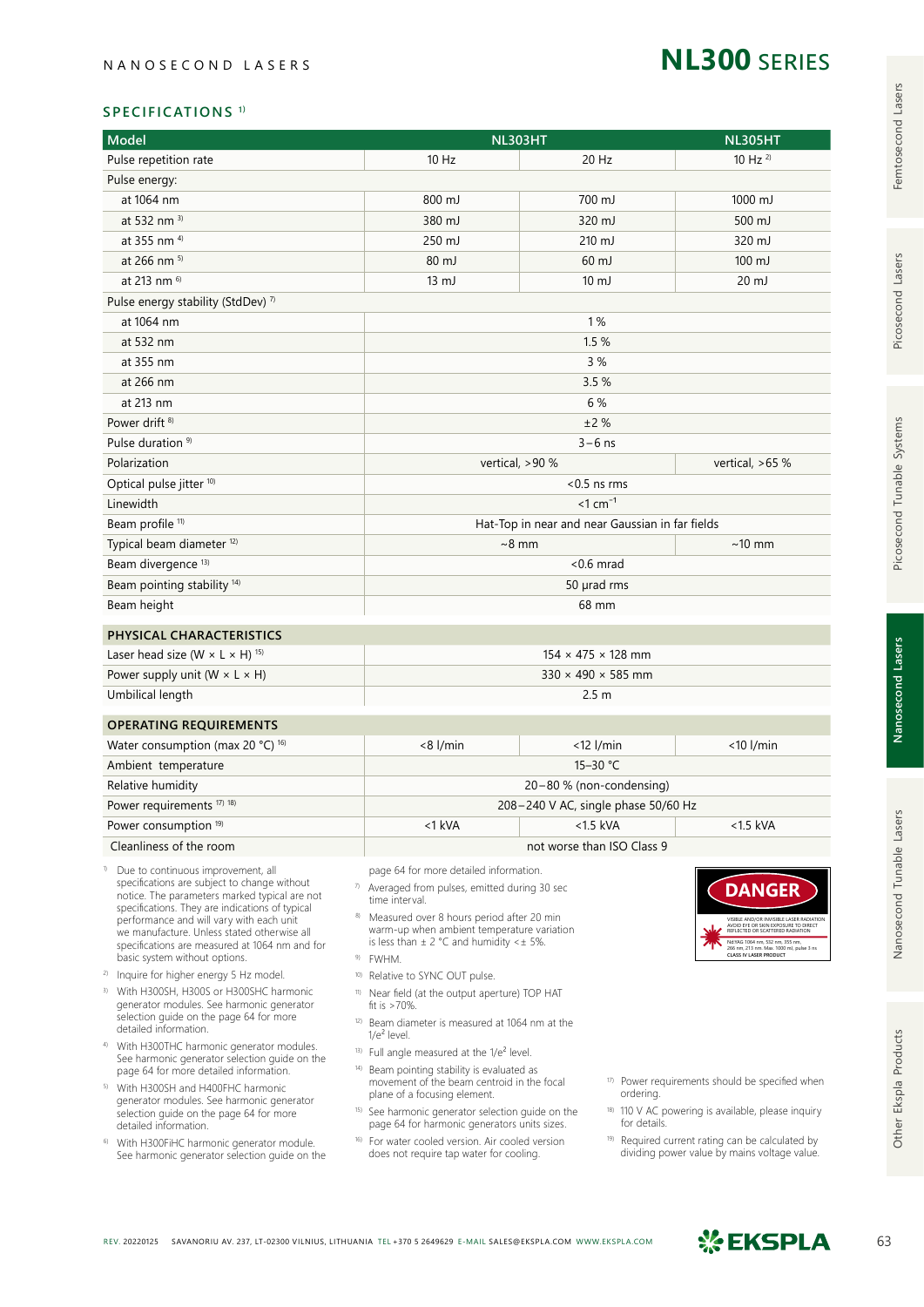| <b>OPTIONS</b> |
|----------------|
|----------------|

- ▶ Option -AW air-cooled power supply option. An adequate air conditioner should be installed in order to keep room temperature stable.
- ▶ Harmonic generator options an extensive selection of harmonic generators up to 5th harmonic.
- ▶ Attenuator options allow a smooth change of laser pulse energy, while other laser pulse parameters, such as pulse duration, jitter, pulse-to-pulse stability, beam divergence and profile remain the same.

#### **OPTIONAL HARMONIC GENERATOR AND ATTENUATOR MODULES**

| Module         | <b>Description</b>                                                             | <b>Output ports</b>                                      | Output<br>pulse energy<br>specifications       | <b>Dimensions</b><br>W×L×H.<br>mm | <b>Extension</b><br>possible? | <b>Notes</b>                    |
|----------------|--------------------------------------------------------------------------------|----------------------------------------------------------|------------------------------------------------|-----------------------------------|-------------------------------|---------------------------------|
| <b>H300A</b>   | Attenuator for 1064 nm<br>beam                                                 | Port 1: 1064 nm beam                                     | Transmission in<br>5-90% range at<br>1064 nm   |                                   | <b>No</b>                     | Integrated into<br>a laser head |
| <b>H300SH</b>  | Second harmonic generator                                                      | Port 1: 1064, 532 nm                                     | n/d                                            | 154×160×128                       | Yes                           |                                 |
| <b>H300S</b>   | 532 nm beam separator                                                          | Port 1: 532 nm<br>Port 2: residual<br>1064 nm            | See NL300<br>specifications for<br>532 nm beam | 154×160×128                       | <b>No</b>                     | Should be used<br>with H300SH   |
| <b>H300SHC</b> | Second harmonic generator<br>with 532 nm beam separator                        | Port 1: 532 nm<br>Port 2: residual<br>1064 nm            | See NL300<br>specifications for<br>532 nm beam | 154×210×128                       | <b>No</b>                     |                                 |
| <b>H300SHA</b> | Second harmonic generator,<br>beam separator and<br>attenuator for 532 nm beam | Port 1: 532 nm<br>Port 2: residual<br>532 nm             | Transmission in<br>5-90% range at<br>532 nm    | 154×260×128                       | <b>No</b>                     |                                 |
| H300THC        | Third harmonic generator<br>with 355 nm beam separator                         | Port 1: 355 nm<br>Port 2: residual<br>1064 & 532 nm      | See NL300<br>specifications for<br>355 nm beam | 154×210×128                       | <b>No</b>                     | Should be used<br>with H300SH   |
| <b>H300THA</b> | Third harmonic generator,<br>beam separator and<br>attenuator for 355 nm beam  | Port 1: 355 nm<br>Port 2: residual<br>355 nm             | Transmission in<br>5-90% range at<br>355 nm    | 154×260×128                       | No                            | Should be used<br>with H300SH   |
| H300FHC        | Fourth harmonic generator<br>with 266 nm beam separator                        | Port 1: 266 nm<br>Port 2: residual<br>532 nm             | See NL300<br>specifications for<br>266 nm beam | 154×290×128                       | <b>No</b>                     | Should be used<br>with H300SH   |
| H300FHA        | Fourth harmonic generator,<br>beam separator and<br>attenuator for 266 nm beam | Port 1: 266 nm<br>Port 2: residual<br>266 nm             | Transmission in<br>5-90% range at<br>266 nm    | 154×430×128                       | <b>No</b>                     | Should be used<br>with H300SH   |
| H300FiHC       | Fifth harmonics generator<br>with 213 nm beam separator                        | Port 1: 213 nm<br>Port 2: residual 1064,<br>532 & 266 nm | See NL300<br>specifications for<br>213 nm beam | 154×350×128                       | <b>No</b>                     |                                 |

#### **OUTLINE DRAWINGS**



*Fig 1.* Typical NL300 series laser head outline drawing

#### **ORDERING INFORMATION**

**Note:** Laser must be connected to the mains electricity all the time. If there will be no mains electricity for longer that 1 hour then laser (system) needs warm up for a few hours before switching on.

#### **NL303HT-10-AW-H300SH-H300THC**



generator modules and other accessories

Options:  $AW \rightarrow water-air$ heat exchanger

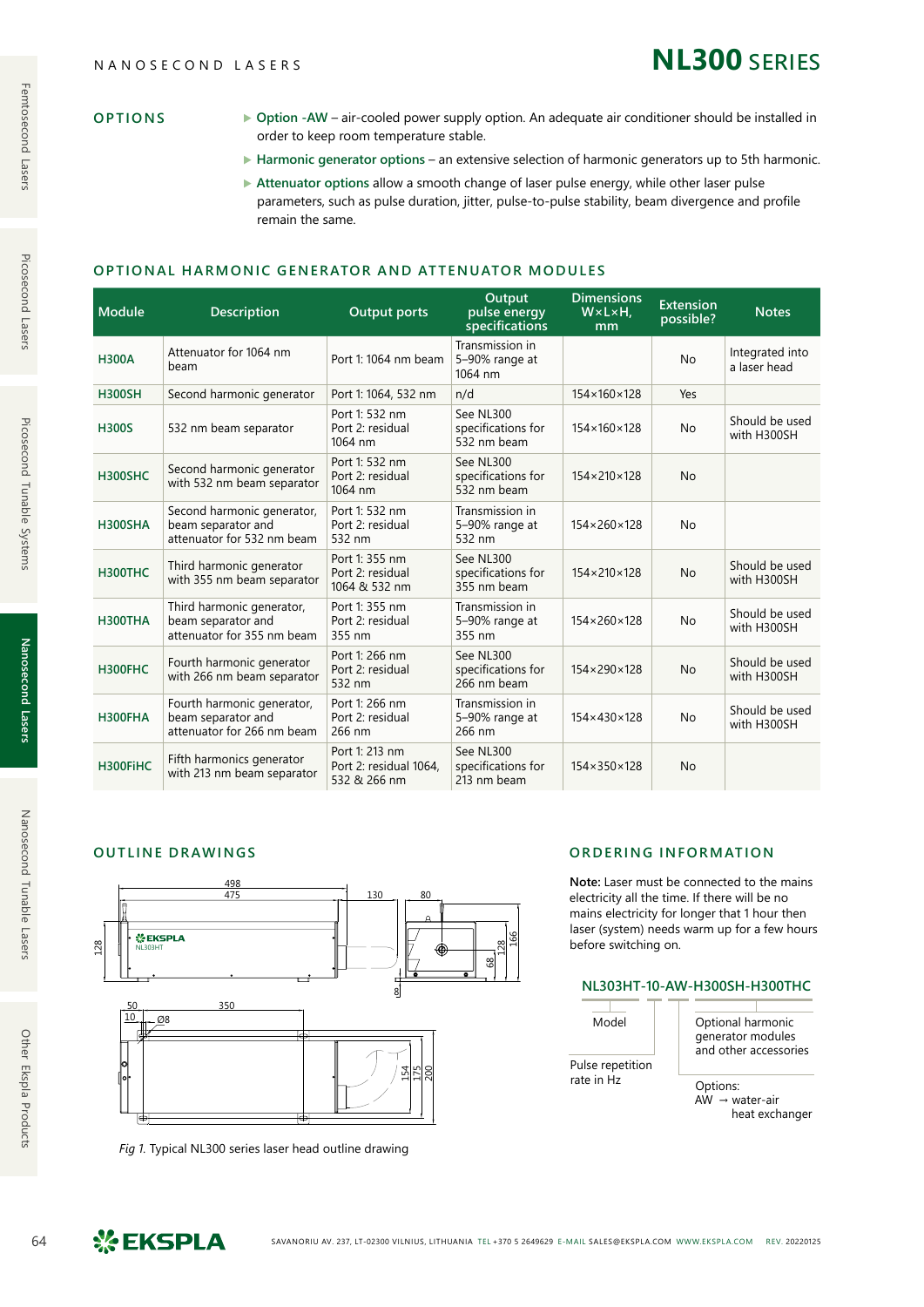NL200 ▪ NL230 ▪ NL300

# **HARMONIC GENERATORS & ATTENUATORS**

Nanosecond Q-switched lasers enable simple and cost effective laser wavelength conversion to shorter wavelengths through harmonic generation. EKSPLA offers a broad selection of wavelength conversion accessories for NL300 series lasers. The purpose of this guide is to help configure available harmonic generator and attenuator modules for NL300 series lasers for optimal performance.

The harmonic module uses a modular design that allows reconfiguration of laser output for the appropriate experiment wavelength. A typical module houses a non‑linear crystal together with a set of dichroic mirrors for separating the harmonic beam from the fundamental wavelength. Nonlinear crystals

used for the purpose of wavelength conversion are kept at an elevated temperature in a thermo-stabilized oven.

Two or more modules can be joined together for higher harmonic generation: attaching one extra module to a second harmonic generator allows for the generation of 3rd or 4th harmonic wavelengths. It should be noted that only modules with a single output port can be joined together: it is possible to attach a H300S module to a H300SH unit for 532 nm beam separation, or a H300FHC module for 4th harmonic generation (see detailed description below). Modules with two output ports (e.g., H300SHC) cannot be attached to extra units.

## **For NL300 Series Lasers**

#### **FEATURES**

- ▶ *Compact harmonic modules*
- ▶ *Thermo stabilized crystals for long lifetime*
- ▶ *Dichroic mirrors*
- ▶ *AR coatings on crystals*
- ▶ *Phase matching by mechanical adjustment*
- ▶ *High conversion efficiency*
- ▶ *Wide selection of different configurations*
- ▶ *Smooth adjustment of output pulse energy with attenuator*

#### **H300A attenuator**

The H300A1 module is integrated into the laser head and designed to attenuate a **1064 nm**.

Beam (the length of the laser head extends to 619 mm). Optical layout includes half-wave plates HWP1, HWP2 and polarizers P1, P2 (see picture below). Rotation of the HWP2 half-wave plate changes the polarization of the laser beam and its transmission factor via the P2 polarizer.



#### **H300SH harmonic generators**

H300SH module contains a SH crystal with a half-wave plate for input polarization adjustment. The output of the H300SH module has both **532 nm** and **1064 nm** wavelengths.



#### **H300S harmonic separator**

The H300S module has two output ports for the separation of **1064 nm** and **532 nm** wavelengths.





Other Ekspla Products